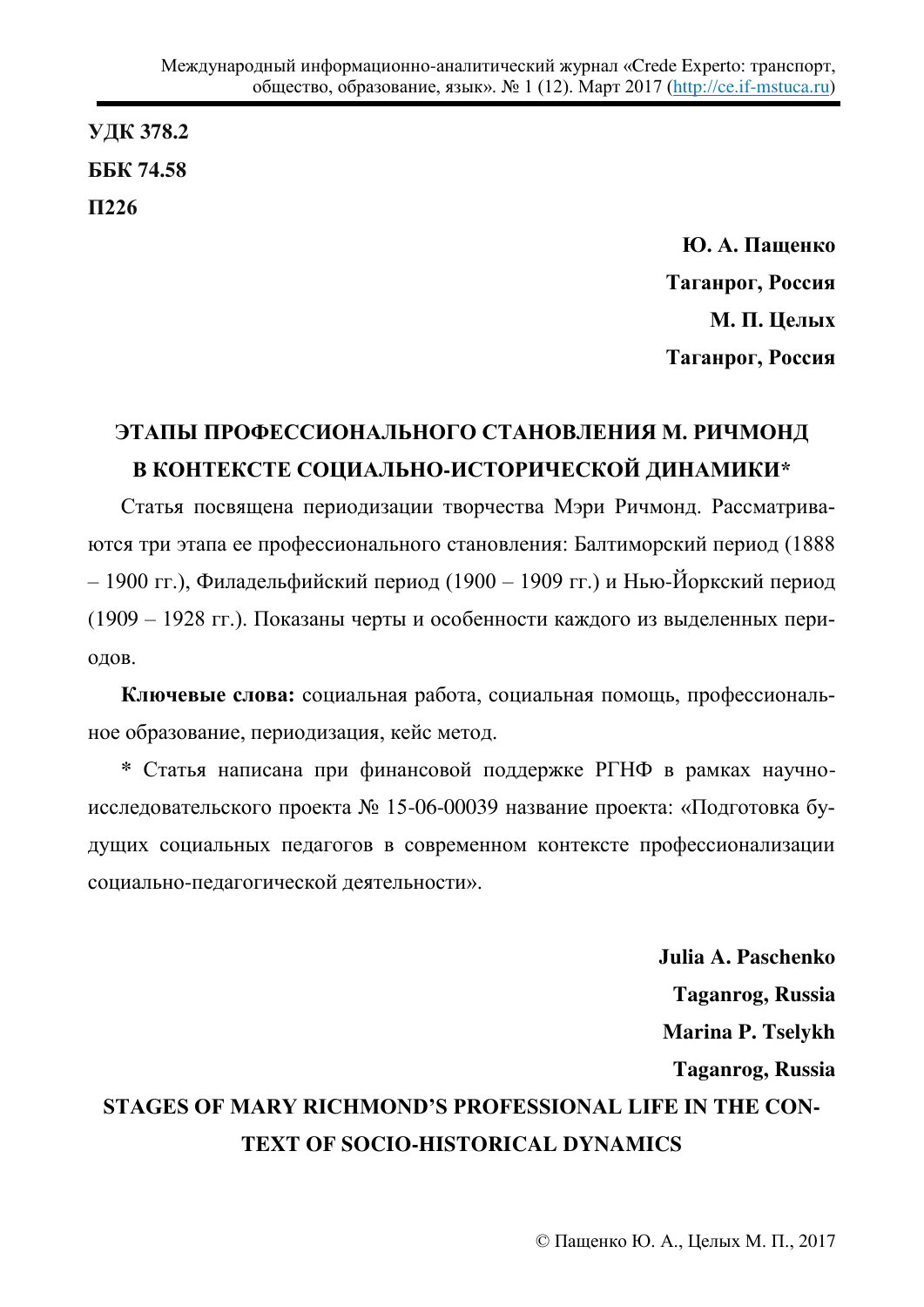The article is devoted to the periodization of Mary Richmond's professional life. It gives three stages of her professional formation: Baltimore period (1888-1900), Philadelphia period (1900-1909) and New York period (1909-1928). It shows the features and characteristics of each of the selected periods.

**Keywords***:* social work, social welfare, vocational training, periodization, case method.

Имя Мэри Эллен Ричмонд (1861–1928) известно всем социальным работникам в США. Она справедливо считается новатором и пионером в разработке теории социальной работы, которая, благодаря этому, на рубеже XIX–XX веков получила мощный импульс для профессионализации. М. Ричмонд стояла у истоков создания педагогики профессионального образования и разработала такие ее структурные компоненты, как институциональные основы и образовательную технологию – кейс-стади. Однако в России изучение ее теоретического и практического наследия до сих пор не являлось предметом монографического научного рассмотрения. Настоящая статья имеет целью, отчасти, восполнить данный пробел и охарактеризовать этапы ее профессионального становления в контексте социально-исторической динамики.

Биографических работ, описывающих жизненный путь М. Ричмонд (1861– 1926), немного. К ним, в первую очередь, следует отнести работу современного американского автора Элизабет Агнью «От благотворительности к социальной работе: Мэри Э. Ричмонд и создание американской профессии» [Agnew, 2004]. Это одна из наиболее полных и серьезных монографических работ, включающая биографию М. Ричмонд и анализирующая её вклад в развитие профессии. Ее автор отмечает, что личность Мэри Ричмонд и её наследие всё еще являются недооцененной областью научных исследований в американской истории социальной работы и подлежат дальнейшему углубленному анализу. Примечательно, что сама Мэри Ричмонд придавала большое значение изучению биографий выдающихся общественных деятелей, ученых и замечательных людей. Она считала, что пример, который можно почерпнуть из их биографий – это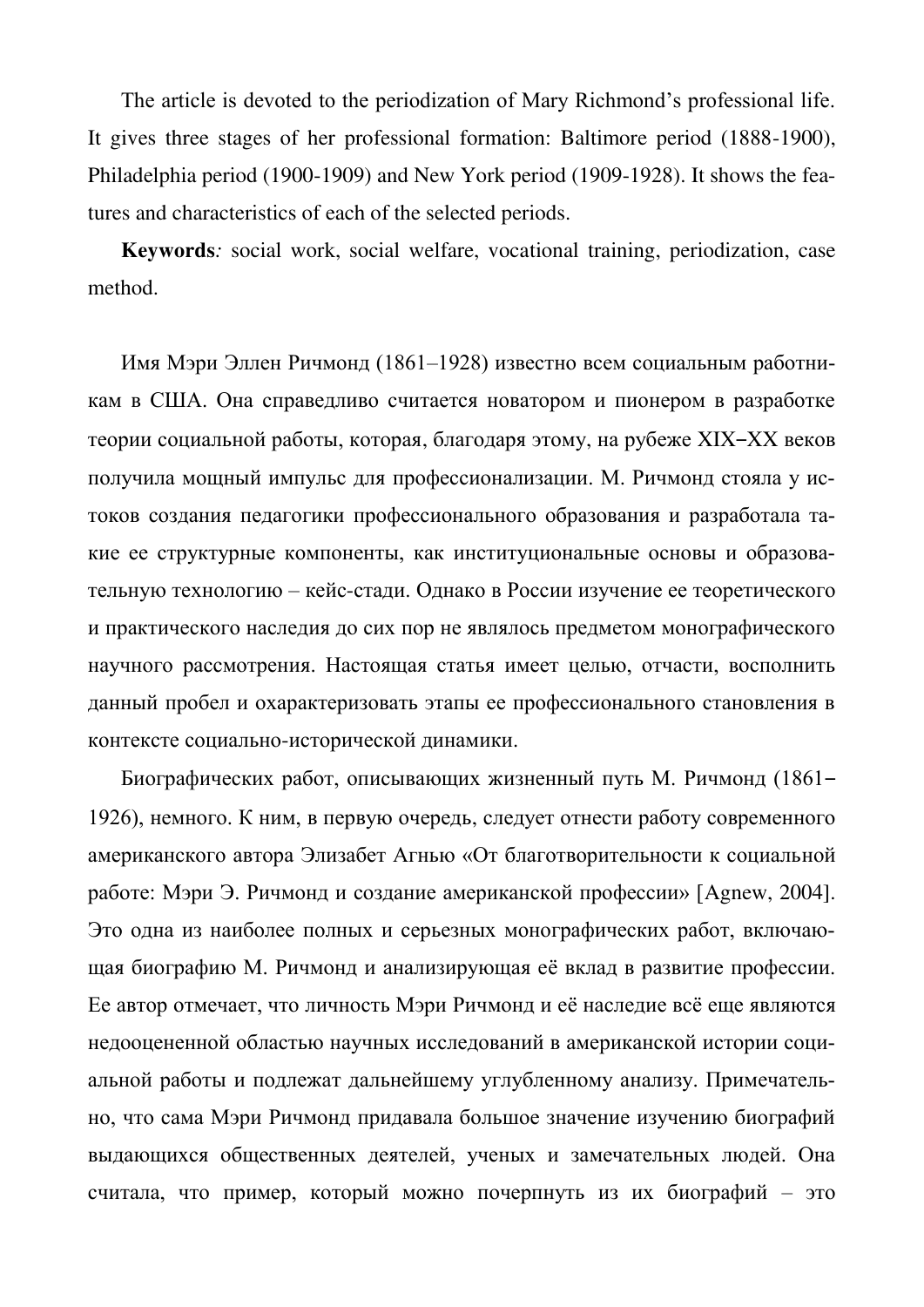наилучшее средство воспитания для профессионалов, поскольку он дает идеальный образец для подражания, мотивирует на самообразование и саморазвитие [Murdach, 2011, pp. 92–94].

В англоязычных журналах в различные годы публиковались и продолжают появляться статьи, рассматривающие отдельные вопросы, связанные с творчеством и практическим опытом М. Ричмонд [Agnew, 2004 Ошибка! Источник **ссылки не найден.**; Deutch, 1987; Han, 2012; Ishibashi, 2015; Lederman, 2005; Murdach, 2011]. В 1956 г. была написана и защищена в Колумбийском университете диссертация о творчестве М. Ричмонд [Pumphrey, 1956]. Это фундаментальное исследование жизни и деятельности Мэри Ричмонд в период работы в Балтиморе. Однако в России все эти публикации не переводились на русский язык, и поэтому недоступны широкому кругу читателей – теоретиков и практиков социально-педагогической деятельности. До настоящего времени все еще сохраняется пробел в освещении роли и значения этого выдающегося лидера развития американской социальной работы и профессионального образования социальных работников.

На основе изучения англоязычных источников нам удалось собрать интересный биографический материал и познакомиться деятельностью и карьерой М. Ричмонд на поприще благотворительности и профессионального образования. Взяв за основу критерий отношения М. Ричмонд к методу посещения бедняков на дому сотрудниками обществ благотворительности («дружелюбный визит»), мы выстроили периодизацию ее профессионального становления, которую представили как Балтиморский период (1888–1900 гг.), Филадельфийский период (1900–1909 гг.) и Нью-Йоркский период (1909–1928 гг.).

Критерий «отношение к "дружелюбному визиту"» является маркером смены вектора в разработке ею основ профессиональной подготовки социальных работников. Суть дружелюбного визита к беднякам заключалась в изучении сотрудниками благотворительных обществ состояния дела тех, кто обратился за помощью. Затем осуществлялась классификация бедняков по их моральным качествам на тех, кто достоин и тех, кто недостоин помощи. Следуя логике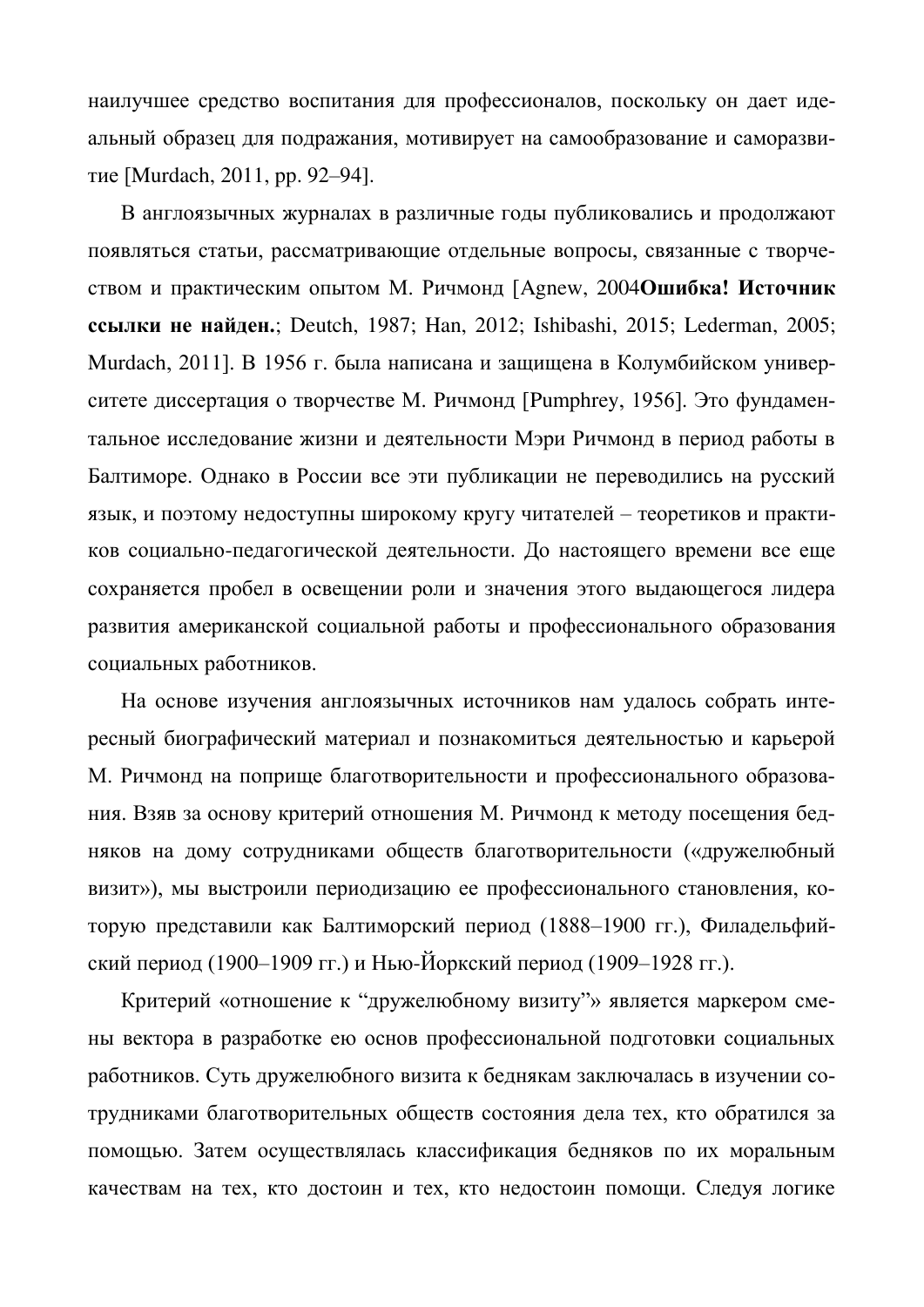научного подхода к оказанию социальной помощи бедным, как она понималась в то время, дальнейшая благотворительная работа велась с «достойными» путем их «направления» (англ. термин «referral») к специалистам для урегулирования и нормализации имевшихся проблем со здоровьем, образованием, трудоустройством, жильем, досугом, культурным развитием, адаптацией и пр. Помимо этого, немаловажным фактором морального исправления тех, кто оказался в беде, считалось дружелюбное участие со стороны представителей высшего класса. Зачастую утверждалось, что для этой работы достаточно доброго сердца, а специальная подготовка добровольцев способна испортить благие начинания, привнести бюрократизм во взаимоотношения сторон [Lubove, 1965 Ошибка! Источник ссылки не найден.]. Именно против подобных взглядов выступала в дальнейшем М. Ричмонд в своей деятельности. Исходя из важности развития благотворительного дела, М. Ричмонд заботилась о контингенте сотрудников благотворительных агентств и подчеркивала важность привлечения и обучения новых кадров.

Каждый из выделенных нами периодов в творческой биографии М. Ричмонд имел свои отличительные черты и особенности. Так, в ходе *Балтиморского периода*, происходило личное овладение М. правилами «дружелюбного визита» к беднякам и разработка методики его освоения другими работниками сферы благотворительности. Для Филадельфийского периода было свойственно обучение индивидуальному подходу как помогающему взаимодействию в рамках «дружелюбного визита». *Нью-Йоркский период отличался* критикой концепции «дружелюбного визита» и разработкой технологии индивидуальной кейс работы, представленной М. Ричмонд как «розничный» метод социальной работы.

Рассмотрим, как в ходе этих периодов видоизменялось мировоззрение М. Ричмонд и формировались основы педагогики профессионального образования.

Как пишет исследователь биографии и творчества М. Ричмонд Мюриель Памфри, Мэри Ричмонд родилась 5 августа 1861 г. в городе Беллвилл (штат Иллинойс) в семье уроженцев г. Балтимор Генри Ричмонда и Лавинии Харрис.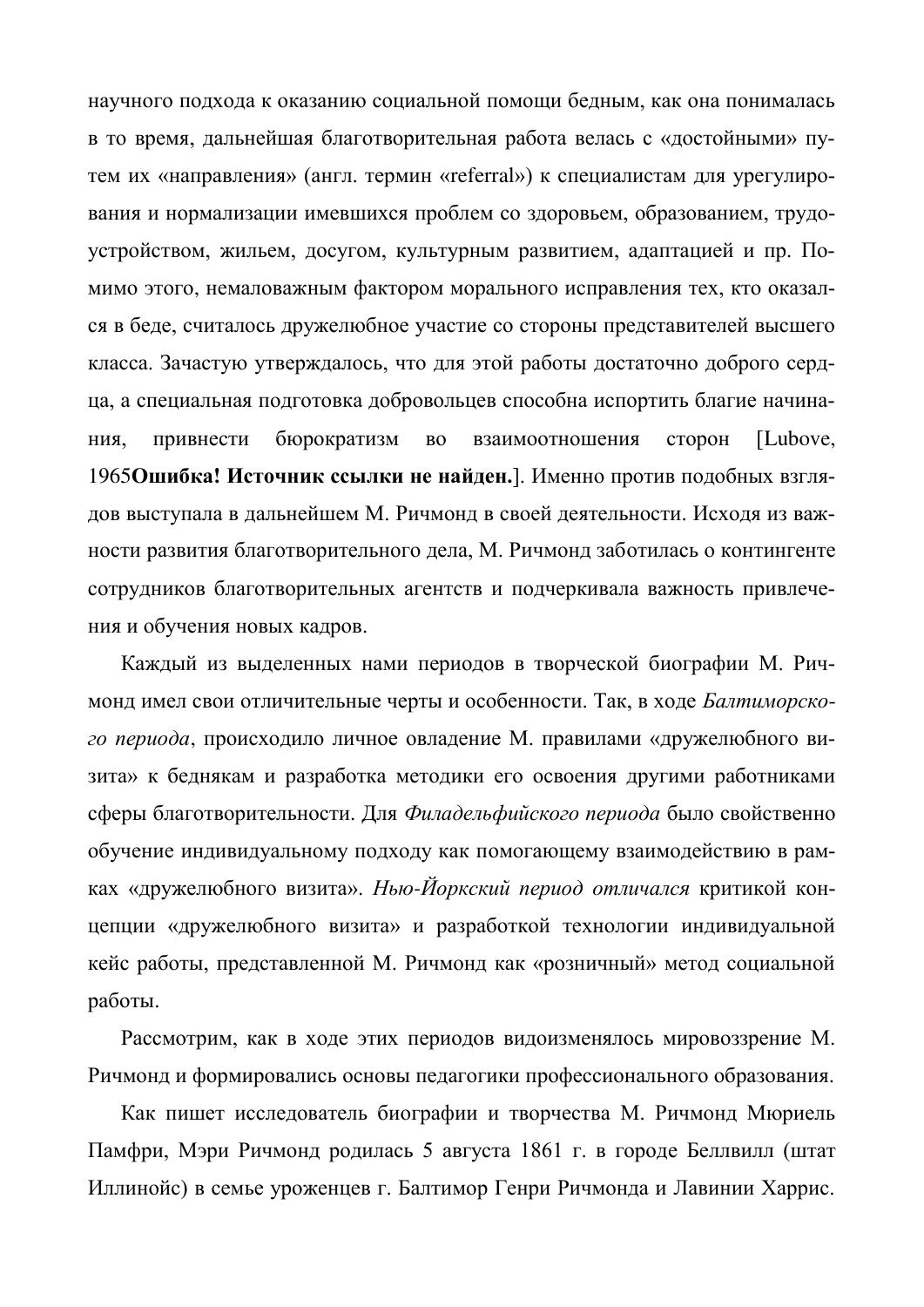Мэри была единственным выжившим ребенком из четырех детей своих родителей. Отец, Генри Ричмонд, работал кузнецом на военной фабрике Беллвилла. Перед самым концом Гражданской войны мать вместе с Мэри вернулась в Балтимор и в апреле 1865 г. умерла от туберкулеза. Отец Мэри также вернулся в Балтимор, повторно женился, но оставил дочь на попечение бабушки Мехитабель Харрис (1797 г. рожд.). Бабушка Мэри Ричмонд была очень активной и действенной натурой. Она участвовала в движении аболиционистов, боролась за права женщин, выписывала большое количество газет и посещала различные собрания и кружки. Хотя ей было уже около 70 лет, когда Мэри попала под ее опеку, бабушка и внучка стали очень близки. Девочка выполняла различные поручения, связанные с общественной жизнью бабушки. Чтобы заработать на жизнь, Мехитабель Харрис содержала недорогой пансион, атмосфера которого способствовала формированию характера Мэри и ее обучению. Общая обстановка дома заставила Мэри Ричмонд обратить внимание на незавидную участь маргинальных групп населения, а общественно-политическая активность семьи заразила ее желанием присоединиться к их активным действиям [Pumphrey, 1956].

До 11 лет Мэри получала домашнее образование, она много читала, составляя и записывая план прочитанного. Ее тетя занималась с ней риторикой. В 14 лет Мэри Ричмонд поступила в элитную женскую школу Истен скул, сдав вступительные конкурсные экзамены и пройдя жесткий отбор. Ричмонд нравился интеллектуальный дух школы, но ей было сложно социализироваться и приспособиться к новой среде. Тем не менее, она успешно училась, была амбициозна и считала, что стремления и амбиции – это хорошая вещь. Именно так она назвала свою выпускную речь по окончании школы: «Стремления». В ней юная Мэри Ричмонд сформулировала свою гуманистическую позицию достаточно четко: стремления – это в чистом виде желание совершенства, они всегда являются частью добрых дел. Ничто не способно сделать человека таким счастливым, как забота о других людях. И чтобы чувствовать свою полезность, нужно делать свое дело хорошо [Pumphrey, 1957].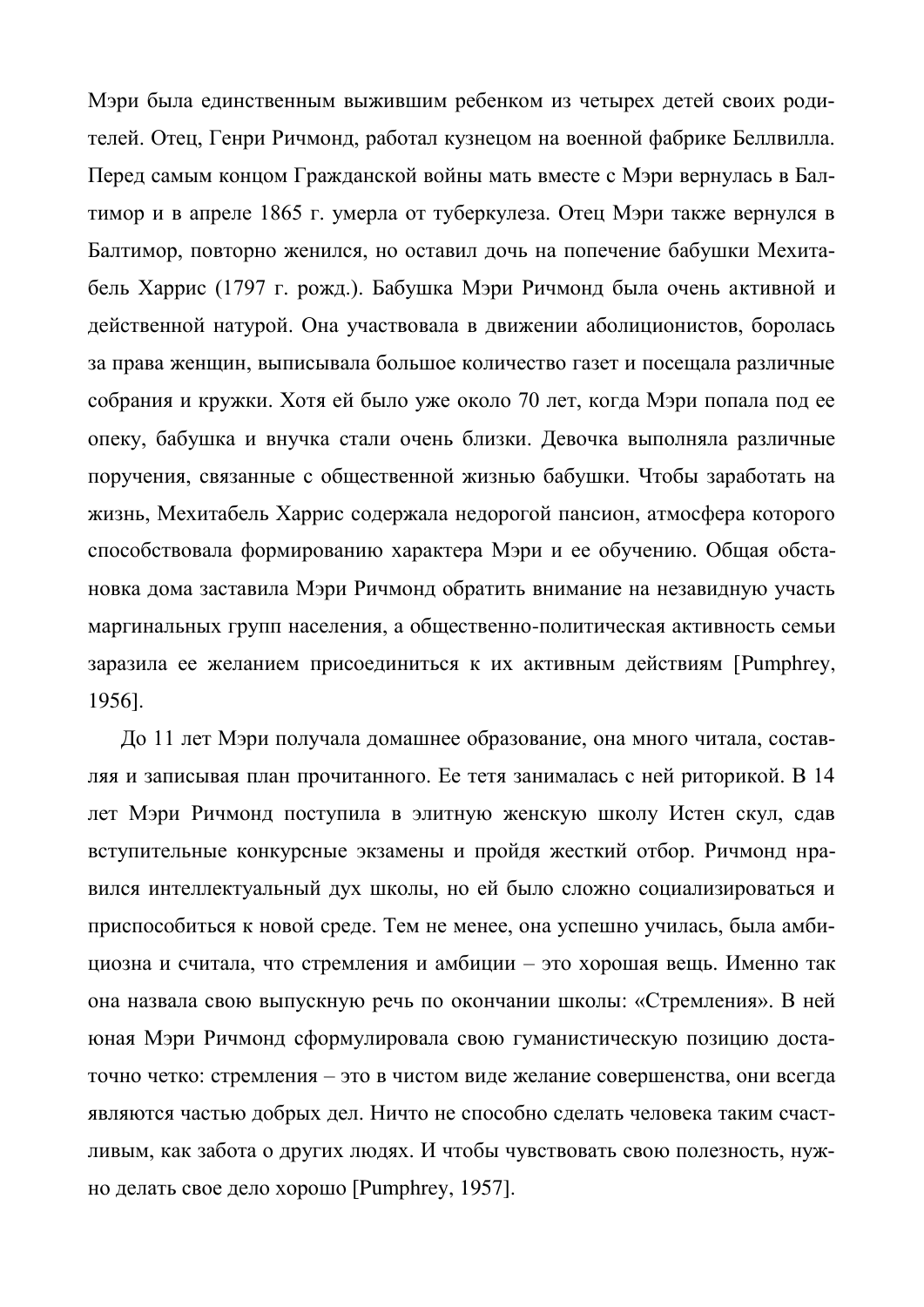В 1878 году, после окончания школы, М. Ричмонд переехала в Нью-Йорк, где вместе со своей тетей Элен работала в издательстве. После возвращения тети в Балтимор она осталась одна и остро переживала чувство одиночества. В течение двух лет она боролась с бедностью и болезнью, прежде чем вернуться в Балтимор. Позже она признавалась, что испытывала удовлетворение от того, что ее не попыталась «спасти» какая-нибудь леди-благотворительница, поскольку лучшая позиция для женщины – независимость и чувство собственного достоинства, которые она и сохранила в эти трудные годы работы в Нью-Йорке [Pumphrey, 1956]. Именно эти чувства и качества была призвана культивировать в клиентах кейс работа, методику которой М. Ричмонд разрабатывала, внедряла и пропагандировала в своей дальнейшей деятельности.

В Балтиморе М. Ричмонд работала бухгалтером и вела делопроизводство в книжном магазине. Здесь она продолжала заниматься саморазвитием и самообразованием. Вечерами читала и писала, готовила выступления для литературного клуба выпускников Истен скул. По воскресеньям преподавала в школе при Унитарной церкви, которая была центром благотворительной работы в общине. Мэри Ричмонд участвовала в разнообразных социально-культурных и образовательных программах. Она руководила кружком для детей по изучению творчества Шекспира и ставила с ними пьесы. В этой общественной работе Мэри Ричмонд приобрела опыт социального взаимодействия и проявила себя как талантливый учитель и организатор. Здесь она открыла свое призвание и уверенность, что она сможет его реализовать [Pumphrey, 1957].

В 1888 году она опубликовала большую статью о городе Балтимор под псевдонимом R. E. Marel, а также регулярно готовила и публиковала в местной прессе тезисы проповедей, которые читал священник Унитарной церкви Чарльз Вельд (Charles Weld). Именно он, увидев в ней большие задатки и способности педагога и организатора, порекомендовал М. Ричмонд подать заявку на участие в конкурсе на должность помощника казначея Балтиморского общества организованной благотворительности. Обществу требовался образованный человек, который должен был собирать пожертвования и взносы на благотворитель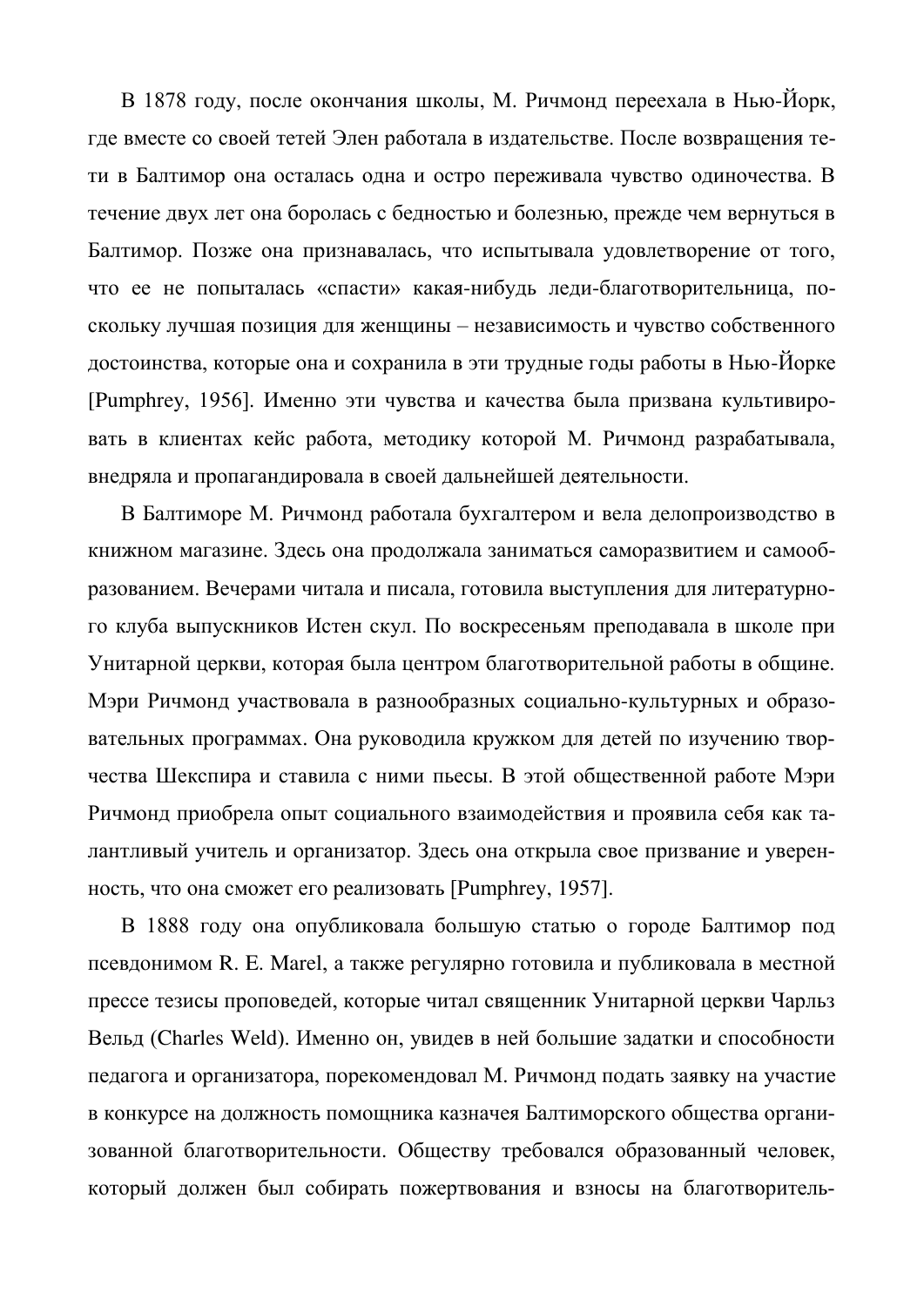ность, а также способствовать расширению его состава. Это была не постоянная работа, и семья не одобрила намерение Мэри. Однако она приняла собственное решение и последовала ему.

На собеседовании эрудиция М. Ричмонд поразила председателя правления Балтиморского общества благотворительности Чарльза Бонапарта, который позже вспоминал, что она выглядела трогательно молодо, а говорила как седовласый старец, умудренный опытом. Она была принята на временную должность с окладом 50 долларов в месяц, что вызвало неудовольствие ее родственников [Richmond, 1930, р. 31]. Однако для нее это был своеобразный вызов судьбы, который она приняла. И 1 февраля 1889 г. Мэри Ричмонд ступила на стезю филантропии, которую ей предстояло реформировать и превратить в профессиональный вид деятельности. Но это произошло не само по себе, а благодаря упорному труду, тщательному изучению многочисленных источников и публикаций по теме благотворительной помощи, приобретению практических знаний и умений, способности анализировать, размышлять, делать обобщения, выводы и творчески перерабатывать уже имевшийся опыт коллег и единомышленников.

В ходе Балтиморского периода (1889–1900 гг.), благодаря энергичному самообразованию, активному творческому осмыслению передовых идей филантропии и инновационных форм социальной помощи, происходило формирование взглядов М. Ричмонд и ее исследовательской позиции. Она активно овладевала правилами «дружелюбного визита» к беднякам и разрабатывала методику, способствующую освоению этого метода другими работниками сферы благотворительности. Круг деятельности М. Ричмонд в тот период был чрезвычайно широк, а результаты – эффективны. Уже в 1891 г. она получила престижный пост Генерального секретаря Балтиморского общества организованной благотворительности. В этой должности М. Ричмонд последовательно проводила политику индивидуализации социальной помощи на основе кооперации деятельности районных социальных агентств, приведения в систему процедуры изуче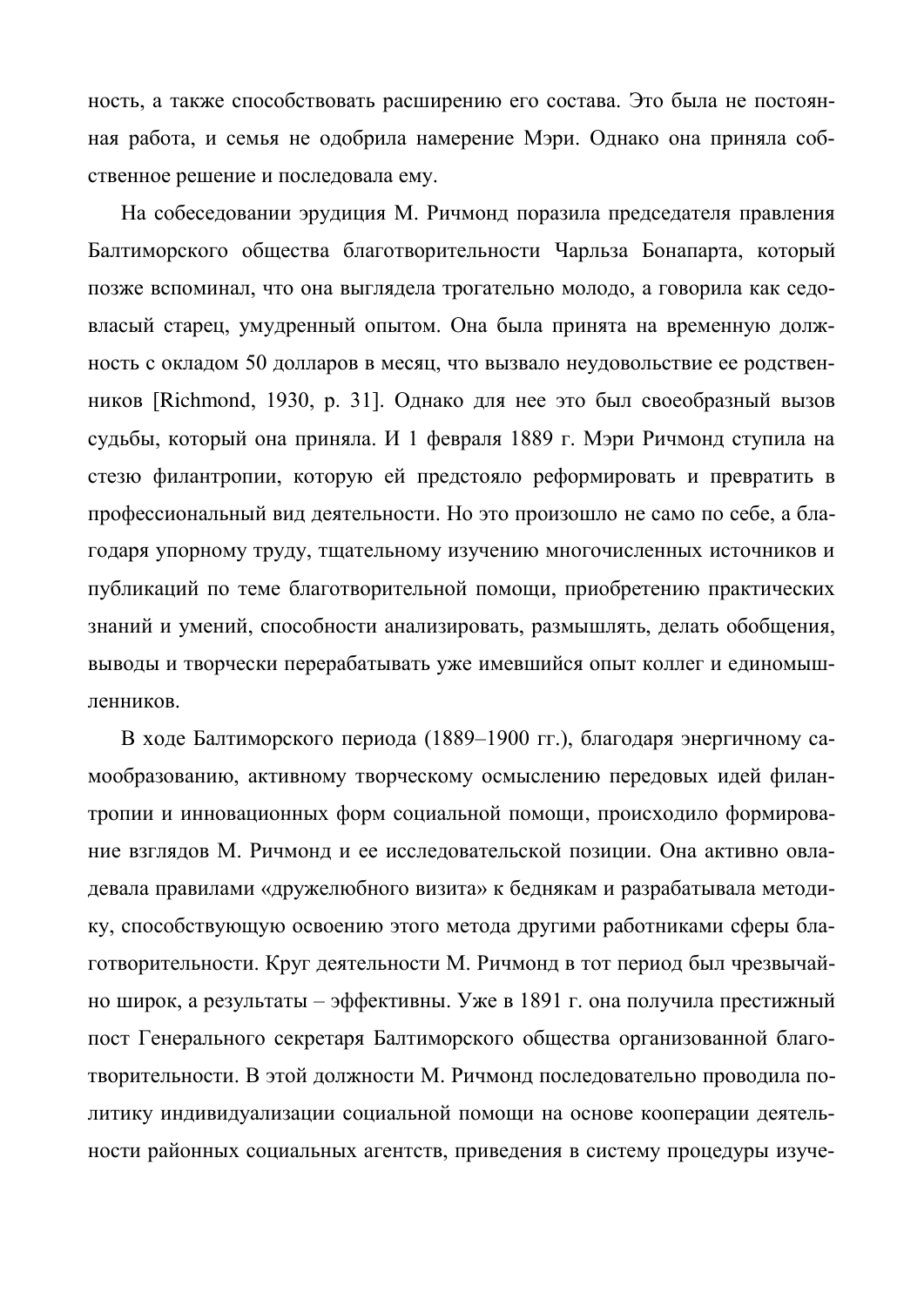ния социальной ситуации в семьях бедняков, ведения документации и регистрации данных о процессе оказания помощи.

Будучи Генеральным секретарем Балтиморского общества, в 1893 г. она «запустила» серию образовательных конференций для «дружелюбных визитеров». Систематический коллективный анализ дел клиентов стал содержанием этих конференций и был направлен на развитие знаний и совершенствование умений сотрудников понимать ситуацию в семье бедняков и подбирать адекватные варианты решения индивидуальных проблем. Смена представлений М. Ричмонд об институциональных основах профессиональной подготовки была связана с актуализировавшейся потребностью в массовой подготовке специалистов. В итоге, накопив достаточный опыт практической деятельности, М. Ричмонд выступила с призывом создать школу «прикладной филантропии». Вскоре после основания Школы прикладной филантропии в Нью-Йорке последовало открытие аналогичных школ в Чикаго (1903), Бостоне (1904), Сент-Луисе(1908), Филадельфии (1908) и других крупных городах США. И в этом немалая заслуга, как вдохновителя и активиста продвижения идеи профессионального образования благотворительных работников, принадлежит Мэри Ричмонд.

Развитие и воплощение идей Мэри Ричмонд о профессиональной подготовке работников прикладной филантропии совпало с ее переходом на новую работу в общество для организации благотворительности в Филадельфии. С 1900 г. начинается новый этап в ее жизни, который условно назван Филадельфийским периодом. Он продолжался до 1909 г. В этот период М. Ричмонд получила признание в масштабах всей страны, став известным общественным лидером и уважаемым педагогом. Большое внимание она уделяла разработке основ индивидуального подхода как помогающего профессионального взаимодействия в рамках «дружелюбного визита». Не будучи непосредственно связанной с конкретным учебным заведением профессиональной подготовки, М. Ричмонд пропагандировала и внедряла в широкую практику идеи о необходимости организации специального профессионального обучения сотрудников.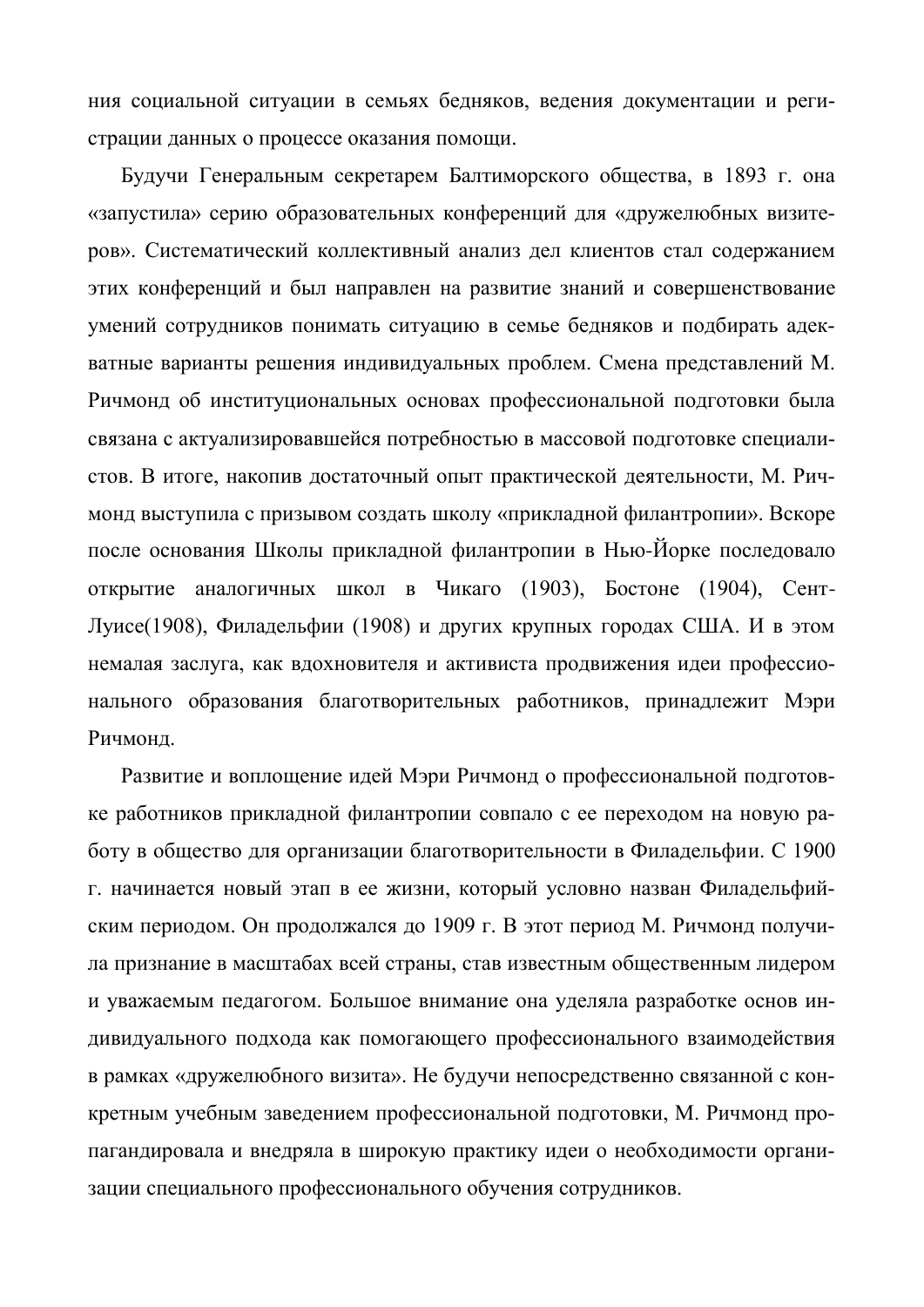В биографических комментариях к сборнику избранных статей М. Ричмонд редакторы Д. Колкорд и Р. Манн пишут, что если в Балтиморе мисс Ричмонд научилась быть генеральным секретарем, то в Филадельфии она стала общественным лидером и учителем. Но это случилось не за счет ущемления интересов «общества» [Richmond, 1930, p. 181].

В ходе Нью-Йоркского периода деятельности М. Ричмонд (1909–1928 гг.) ее видение методов профессиональной помощи получило педагогическую базу. Для этого этапа творчества М. Ричмонд была характерна критика концепции «дружелюбного визита» и разработка технологии обучения индивидуальной кейс работе, включавшей как неотъемлемую составляющую предварительного этапа – диагностику, которая должна была осуществляться в ходе посещения семей бедняков. Параллельно с этим социальный работник должен был вести тщательный учет и анализ своей работы, оформлявшийся в виде записей дела клиента. В этом случае главной целью социальной помощи становилось не сиюминутное удовлетворение потребностей, а развитие духа истинной благотворительности через установление персонального контакта и дружеских отношений субъектов социальной работы: клиента и специалиста.

Для подтверждения того, что каждый из периодов профессионального становления Мери Ричмонд отличался качественным своеобразием, был проведен контент-анализ ее трудов, составивших ее педагогическое наследие. Цель контент-аналитического исследования – выделить период ее творчества, в течение которого были сформулированы наиболее значимые идеи, оказавшие существенное влияние на становление и развитие теории профессиональной педагогики. Эмпирическим массивом изберем собрание ее сочинений, охватывающее, по мнению составителей, все значимые педагогические работы [Richmond, 1930]. Категорией анализа является концепт «профессиональная подготовка», единицей счета – статья. После занесения в кодировочную таблицу программы ЕХЕL была построена гистограмма (рис. 1).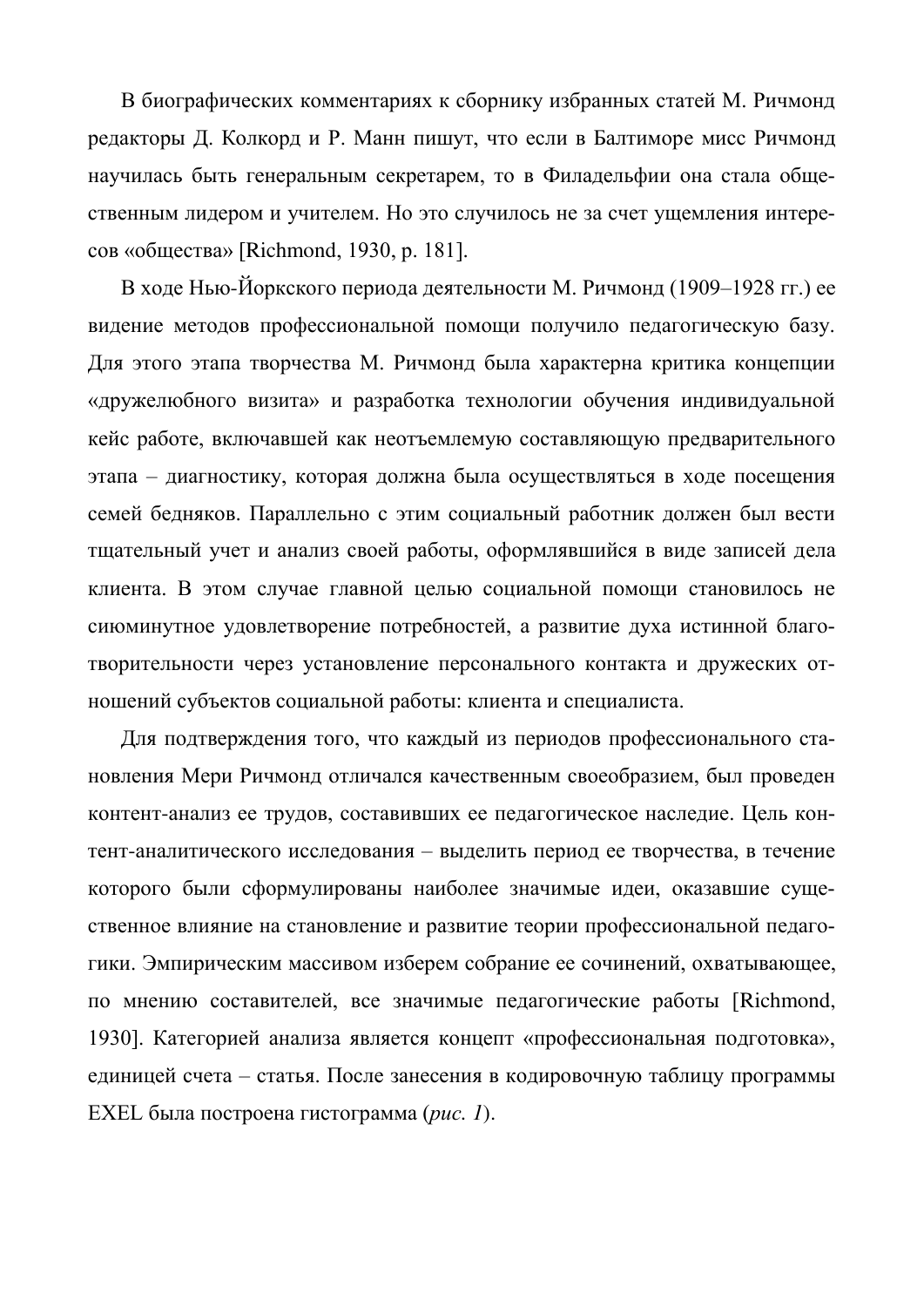

Рис. 1. Распределение публикаций по проблемам профессионального образования в педагогическом наследии Мери Ричмонд

Как показано на гистограмме, публикации, появившиеся в первые два периода деятельности М. Ричмонд, посвящены общим проблемам профессионального образования, при этом третий период ее творчества характеризовался вниманием к новой проблематике - использование кейс метода в системе профессиональной подготовки кадров для работы в социальной сфере. Содержательный анализ статей по данной тематике позволяет утверждать, что М. Ричмонд не только разрабатывала теорию кейс-метода, но и составляла кейсы, которые нашли широкое практическое применение при подготовке работников данной типологической группы.

Делая выводы об этапах профессионального становления и развития М. Ричмонд, следует констатировать, что теоретическими истоками ее педагогической позиции явились почерпнутые из философии британских филантропов Томаса Чалмерса, Чарлза Лоха и Октавии Хилл, а также философии прагматизма в версии У. Джемса идеи центрации на индивидуальном «Я» как источнике самопомощи и опыте как процессе «делания реальности» и др. Мысль о необходимости систематизации и индивидуализации социальной помощи, широко распространенная в американских филантропических кругах в то время, когда происходило первоначальное профессиональное становление М. Ричмонд, помогла ей осознать важность предварительного статистического анализа проблем клиентов. Благодаря разработанной ею технологии всестороннего соци-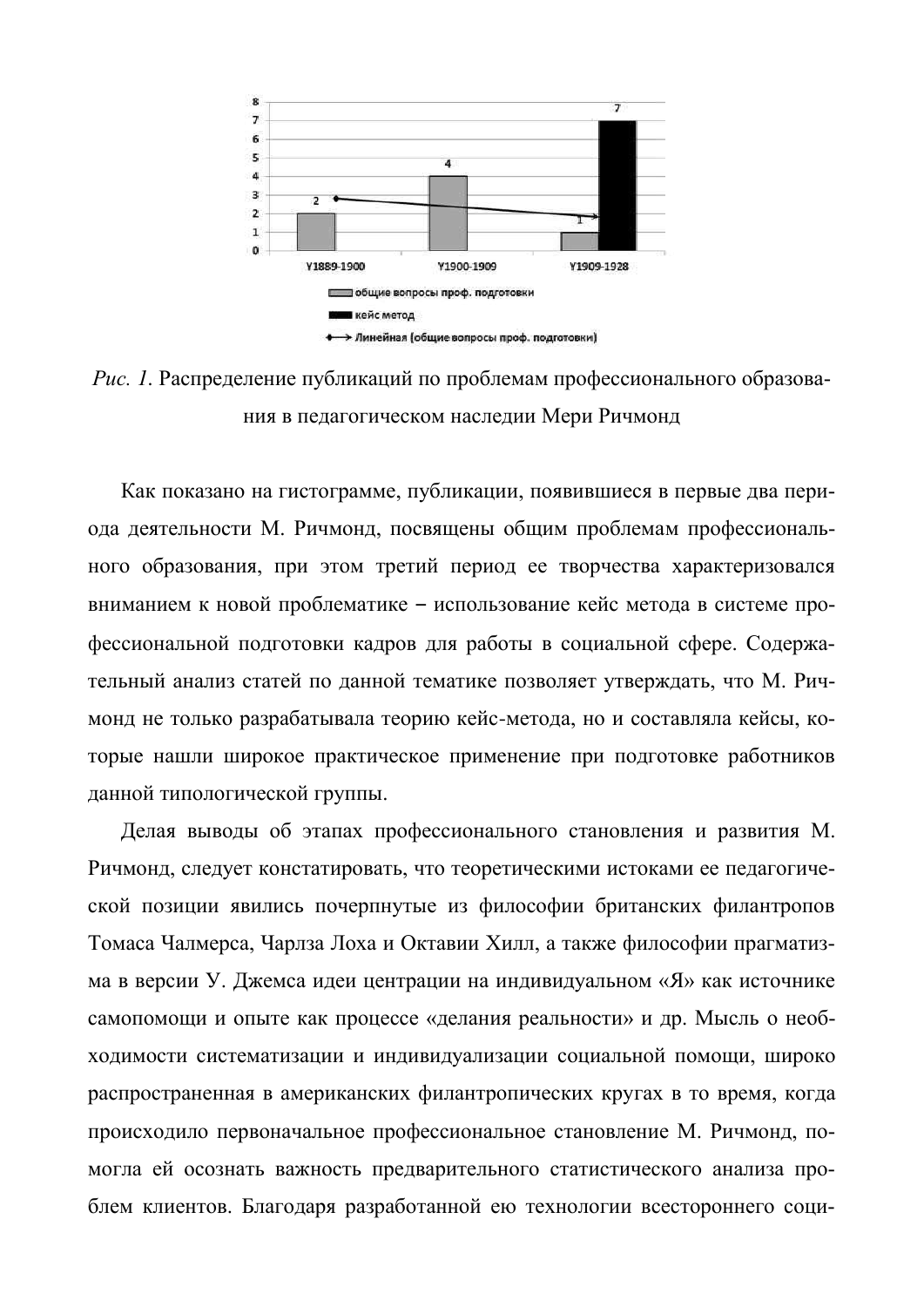ального обследования проблем клиентов, социальные работники получили возможность развивать заместительные виды и формы содействия нуждающимся, а также механизмы самопомощи, основанные на социальных инициативах, самодеятельности и самоорганизации. Таким образом, на основе технологии кейс работы (социальный диагноз), предложенной М. Ричмонд, миссионерская идея о помощи нуждающимся преобразилась в воспитательный акт, стимулирующий их личную активность.

Результаты исследования, полученные нами, позволяют говорить о том, что во взглядах М. Ричмонд на организацию профессионального образования наибольшую динамику претерпело представление о субъекте профессиональной подготовки: от добровольцев, имеющих любой тип образования и отличающихся высокими нравственными принципами к субъектам профессиональной деятельности, получившим специальное профессиональное образование и способным осуществлять профессиональную экспертизу в виде социального диагноза.

В свете вышеизложенного следует отметить важность наследия М. Ричмонд для современности, которая заключается в том, что в подготовке кадров сохраняется кейс-технология как базовый компонент образования, адресность профессиональной подготовки, внимание обучающихся к будущей педагогической миссии в работе с нуждающимися в социально-педагогической поддержке.

## **References**

1. *Agnew, Elizabeth N.* From charity to social work: Mary E. Richmond and the creation of an American profession / Elizabeth N. Agnew. – Urbana: University of Illinois Press, 2004. – 288 p.

2. Deutch, James A. Mary E. Richmond: A Compassionate Scholar Was in Our Midst // Journal of Independent Social Work. Vol. 1, 1987. – P. 45-55.

3. Han, Alysia Young. Children's Mental Health in the United States: The Development of Child Psychiatry at Johns Hopkins, 1890-1945. DPh dissertation, University of California, Berkeley, 2012. – 100 p.

4. Ishibashi, Nora L. Mary Richmond and the Causal Ontological Status of Relatedness // Smith College Studies in Social Work, 2015, No 85. – P. 90-105.